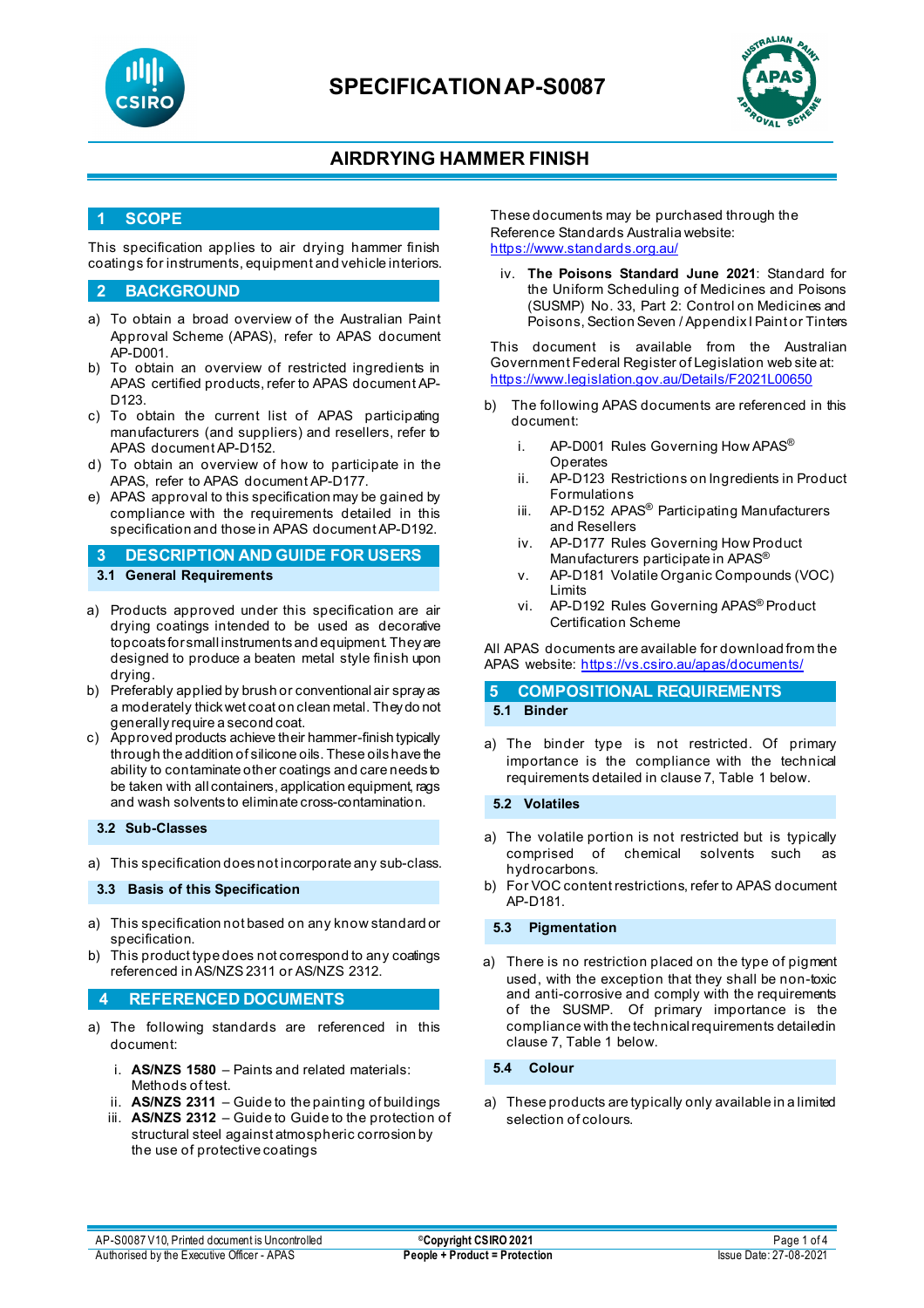



## **6 PRODUCT APPROVAL REQUIREMENTS**

## **6.1 General Requirements**

a) The product and its application for approval shall comply with the relevant requirements of APAS document AP-D192 during the life of the approval.

### **6.2 Technical Requirements**

- a) The product shall comply with **all** the requirements of clause 7, Table 1 below.
- b) The manufacturers own quality control schedule of tests and limits shall be allowed subject to the approval of the Executive Officer (EO), APAS.
- c) On request, the EO may request the results of the tests for a batch and compare these with previous batches.
- d) Density and non-volatile content by weight (NVCW) figures for each production batch of the approved product shall be within ±3% of the actual (not theoretical) figures quoted in the original product approval submission (APAS document AP-D139).
- e) Subject to compliance with all the requirements of this specification, the level of Approval appropriate to the application shall be given to the system.

### **6.3 Health and Safety Requirements**

- a) The manufacturer's Safety Data Sheet (SDS) must be studied closely prior to using the product and complied with during use of the product.
- b) Products intended for sale in Australia shall comply with all the requirements of the SUSMP. Products intended for sale in other countries shall comply with all local WHS and environmental requirements.
- c) The product shall comply with all requirements of clause 6.3 and 6.4 of APAS document AP-D192.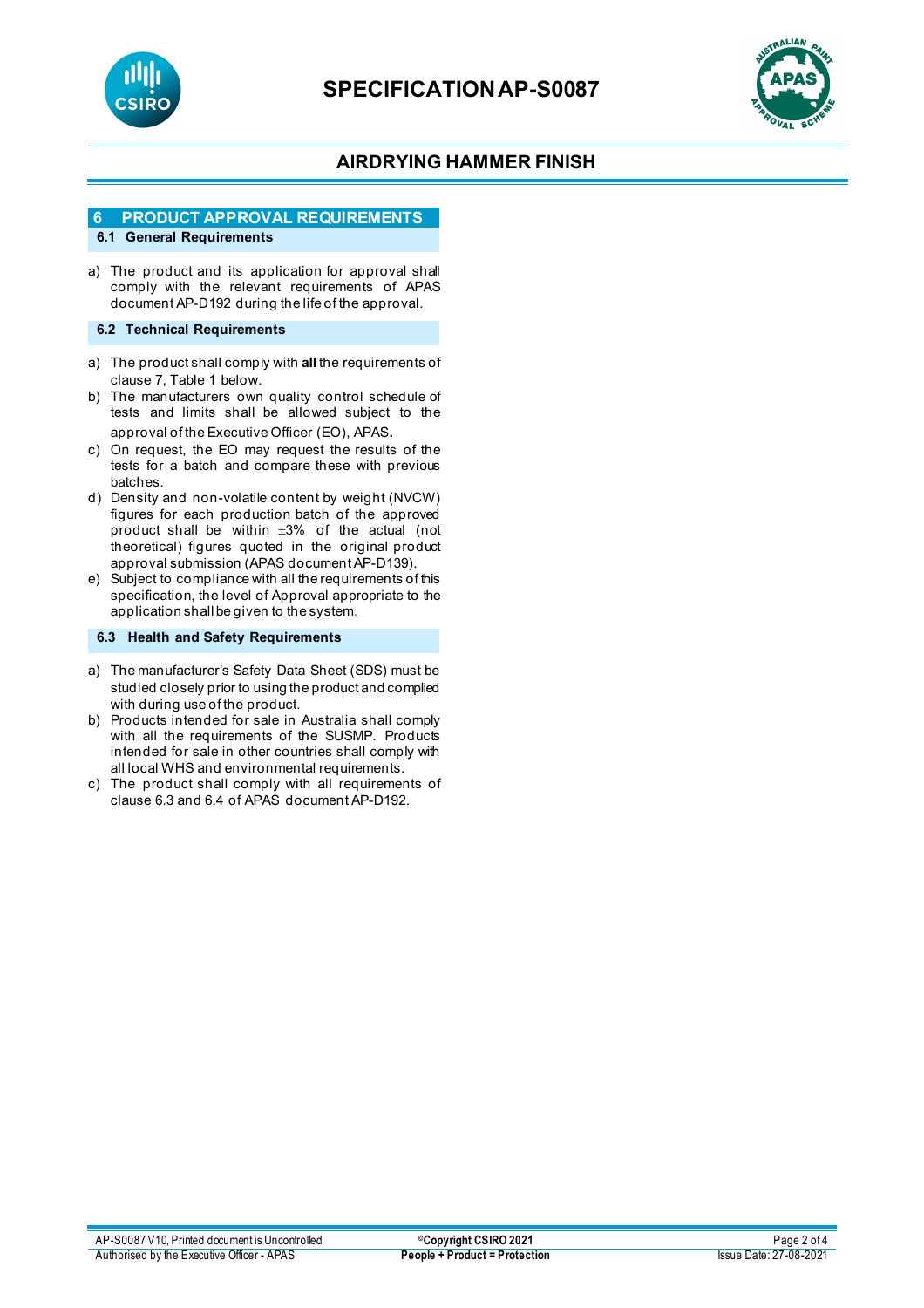



# **7 TABLE 1: PERFORMANCE PROPERTIES**

| <b>TEST</b>                                       | <b>AS/NZS</b><br>1580<br><b>METHOD</b> | <b>REQUIREMENTS</b>                                                                                                                                                                                     |  |
|---------------------------------------------------|----------------------------------------|---------------------------------------------------------------------------------------------------------------------------------------------------------------------------------------------------------|--|
| <b>Wet Paint Testing</b>                          |                                        |                                                                                                                                                                                                         |  |
| Preliminary Examination                           | 103.1                                  | The product shall be readily reincorporated and shall be free of<br>coarse particles, gels and foreign matter.                                                                                          |  |
| <b>Thinner Compatibility</b>                      | 208.1                                  | When mixed with the recommended type and quantity of thinner,<br>there shall be no signs of separation.                                                                                                 |  |
| Reincorporation after Storage                     | 211.2                                  | The product shall comply with all requirements of Table 1 after 12<br>months storage at ambient temperature.                                                                                            |  |
|                                                   |                                        | A sprayed film of the stored sample shall produce a uniform finish<br>typical of the product and equivalent to a film of fresh sample.                                                                  |  |
| Non-volatile Content by Volume<br>(Volume Solids) | 301.2                                  | Minimum 35%.                                                                                                                                                                                            |  |
| <b>VOC Content</b>                                | <b>APAS</b>                            | Refer to APAS document AP-D181 for method and limits.                                                                                                                                                   |  |
|                                                   | AP-D181                                | If the APAS specification is not listed on AP-D181, a declaration of<br>VOC content is still required.                                                                                                  |  |
| <b>Dry Film Testing</b>                           |                                        |                                                                                                                                                                                                         |  |
| Surface Dry Condition                             | 401.1                                  | Maximum 30 minutes.                                                                                                                                                                                     |  |
| Hard Dry Conditions (Mechanical<br>Thumb Test)    | 401.6                                  | Maximum 16 hours.                                                                                                                                                                                       |  |
| Colour                                            | 601.1                                  | Approximate match.                                                                                                                                                                                      |  |
| Specular Gloss                                    | 602.2                                  | $> 50$ units at $60^\circ$ .                                                                                                                                                                            |  |
| Finish                                            | 603.1                                  | When applied as per the manufacturer's recommendations and air<br>dried for 16 hours, the appearance shall be of uniform gloss, texture<br>and effect with no runs, sags or other non-standard defects. |  |